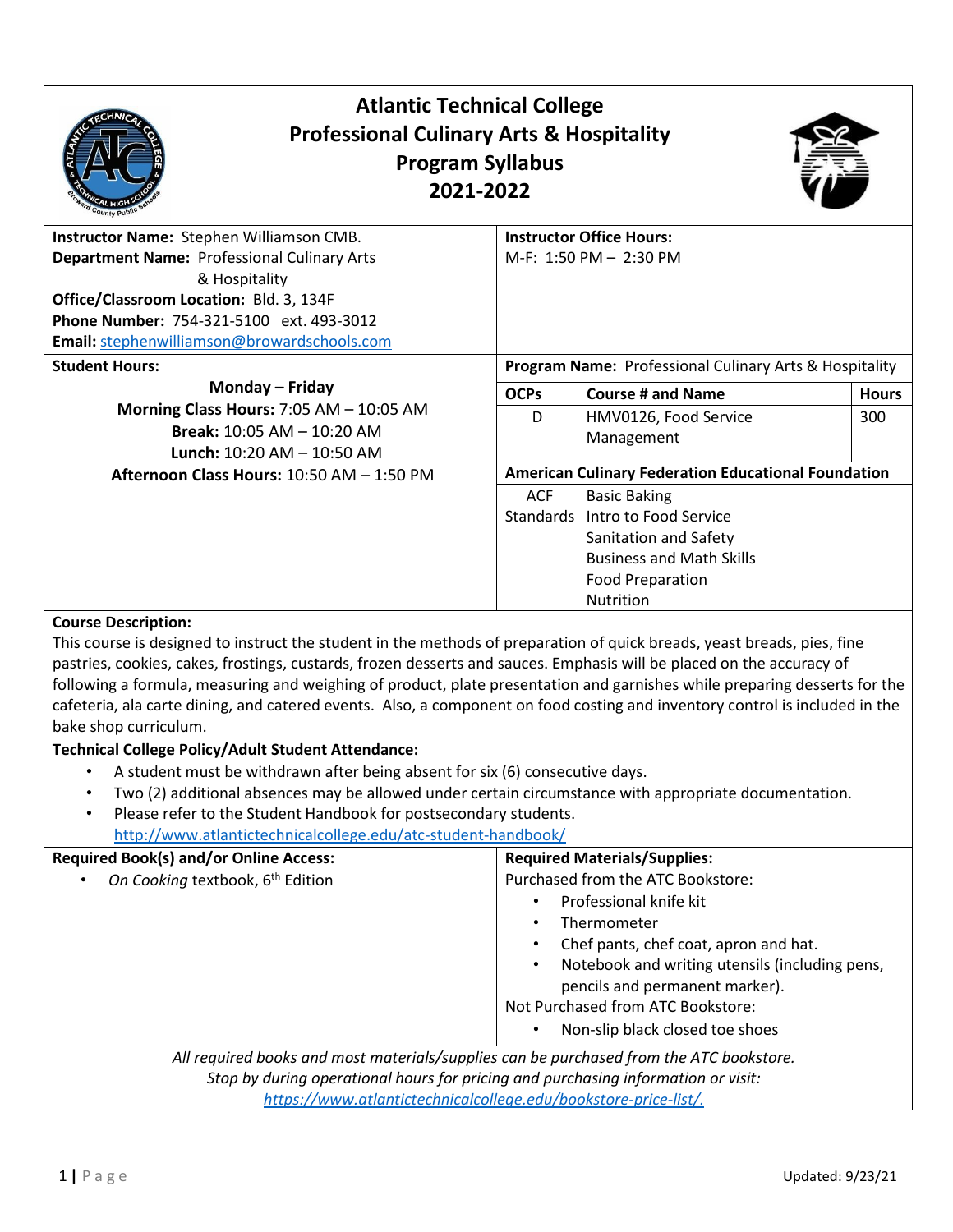| <b>Grading System:</b>                                                                                                   | <b>Additional Program Specific Grading Information:</b>                                                                |      |  |  |  |
|--------------------------------------------------------------------------------------------------------------------------|------------------------------------------------------------------------------------------------------------------------|------|--|--|--|
| A $90 - 100 %$                                                                                                           | Attendance<br>10%                                                                                                      |      |  |  |  |
| $80 - 89%$<br>B                                                                                                          | Lab                                                                                                                    | 35%  |  |  |  |
| $70 - 79%$<br>C                                                                                                          | Pearson Online/ D2L Quizzes                                                                                            | 20%  |  |  |  |
| $60 - 69%$<br>D                                                                                                          | E-Portfolio and Written Assignments                                                                                    | 10%  |  |  |  |
| $0 - 59%$<br>F                                                                                                           | <b>Practical Exam</b>                                                                                                  | 15%  |  |  |  |
| Incomplete                                                                                                               | <b>Final Exam</b>                                                                                                      | 10%  |  |  |  |
|                                                                                                                          | <b>Total</b>                                                                                                           | 100% |  |  |  |
| <b>Online Course Grading Policy:</b>                                                                                     |                                                                                                                        |      |  |  |  |
| Late submission of online work will result in one full letter grade reduction.                                           |                                                                                                                        |      |  |  |  |
| <b>View Your Grades:</b>                                                                                                 |                                                                                                                        |      |  |  |  |
| Grades can be viewed online by following the directions below:                                                           |                                                                                                                        |      |  |  |  |
| Go to Clever Single Sign On Website link: https://sso.browardschools.com and login:<br>1.                                |                                                                                                                        |      |  |  |  |
| Username: 10-digit student ID number<br>a.                                                                               |                                                                                                                        |      |  |  |  |
| b. Password: PMM/DD/YYYY (or your personally created password after initial login)                                       |                                                                                                                        |      |  |  |  |
| Click on the FOCUS app on your Clever opening page.<br>2.                                                                |                                                                                                                        |      |  |  |  |
| (You may need to scroll-down the page to see the FOCUS app.)                                                             |                                                                                                                        |      |  |  |  |
| Enter your FOCUS username and password.<br>3.                                                                            |                                                                                                                        |      |  |  |  |
| NOTE: If the Focus App. is not visible after logging into Clever, please navigate to the Broward Focus website directly: |                                                                                                                        |      |  |  |  |
| https://broward.focusschoolsoftware.com/focus/                                                                           |                                                                                                                        |      |  |  |  |
|                                                                                                                          |                                                                                                                        |      |  |  |  |
| <b>Classroom/Lab Rules:</b>                                                                                              |                                                                                                                        |      |  |  |  |
| Refer to classroom management handout.                                                                                   |                                                                                                                        |      |  |  |  |
| <b>Industry Certification &amp; State Credential Exam Cost:</b>                                                          | <b>Outstanding Student Recognition Information:</b>                                                                    |      |  |  |  |
| ServeSafe Manager - \$95.00                                                                                              | A gold seal will be applied to a Program Completion                                                                    |      |  |  |  |
|                                                                                                                          | Certificate or an Applied Technology Diploma if the                                                                    |      |  |  |  |
|                                                                                                                          | student has earned a 3.5 GPA or higher in their Career<br>You may qualify for certification reimbursement of your exam |      |  |  |  |
| cost(s) upon passing. Credential fees are subject to change                                                              | and Technical Education (CTE) classes.                                                                                 |      |  |  |  |
|                                                                                                                          |                                                                                                                        |      |  |  |  |
| <b>Program Name: Professional Culinary Arts &amp; Hospitality</b>                                                        |                                                                                                                        |      |  |  |  |

|  |  | <b>Course Number: HMV0126</b> |
|--|--|-------------------------------|
|--|--|-------------------------------|

**Course Name:** Food Service Management

#### **Occupational Completion Point:** D

**Intended Outcomes:** (From FL DOE Curriculum Framework)

The Student will be able to:

26.0 Demonstrate Bakery Goods and Dessert Preparation Skills.

27.0 Demonstrate management skills.

28.0 Comply with laws and regulations specific to the food service and hospitality industry.

29.0 Develop a business plan.

30.0 Create and prepare menus for various nutritional needs.

31.0 Utilize cost-control techniques to maximize profitability.

32.0 Interpret and incorporate guidelines and policies for food service establishments.

33.0 Compare and analyze the relationship of nutrition to wellness.

34.0 Develop and prepare menus for customers on special diets.

35.0 Compare and menus of food establishments.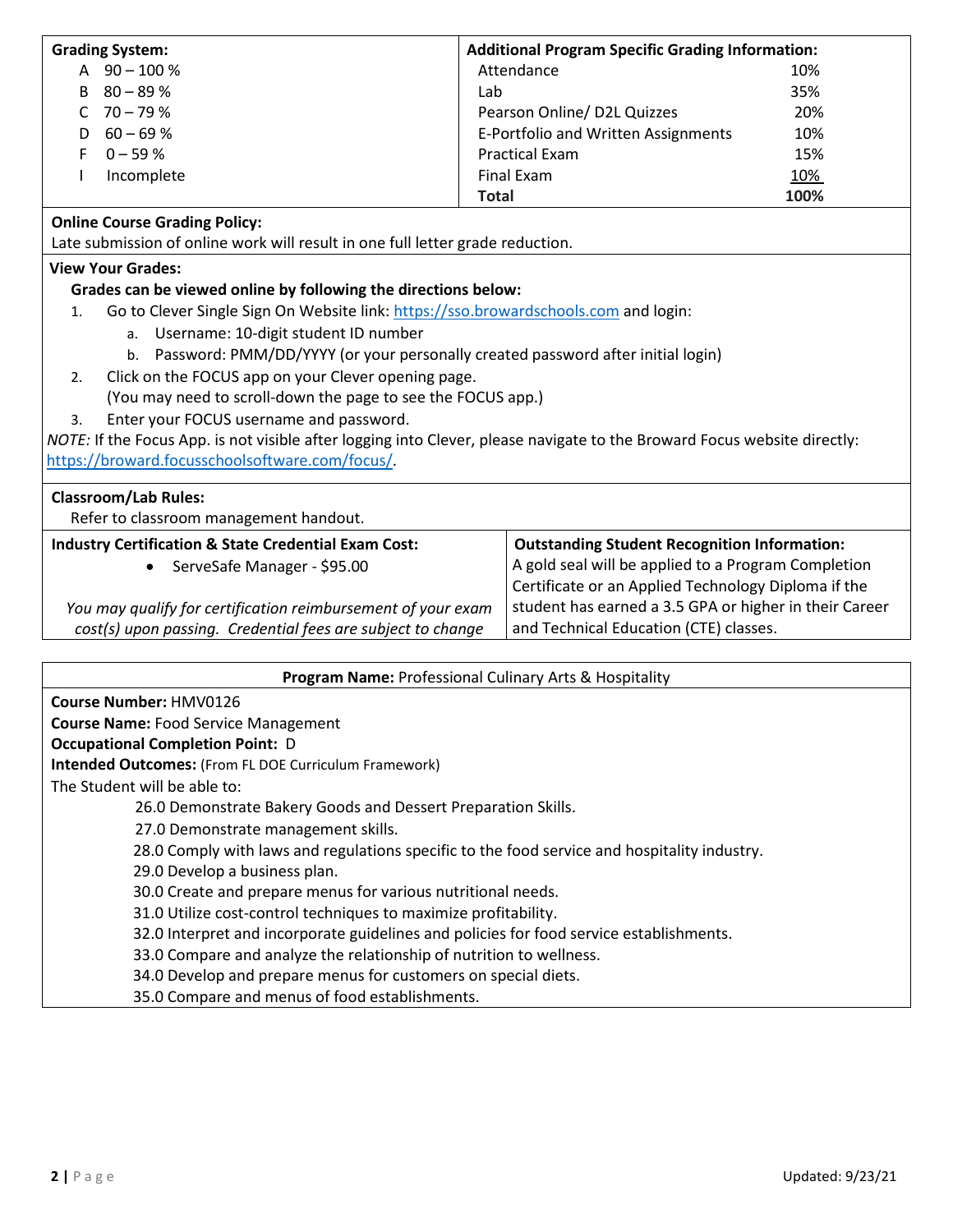### **Intended Outcomes from American Culinary Federation Education Foundation: Basic Baking**

The student will be able to:

- 1. Define baking terminology.
- 2. Identify tools, equipment used in commercial baking and demonstrate handling, safety, sanitation, storage.
- 3. Identify baking ingredients and explain their function in the formulation of baking and pastry recipes.
- 4. Demonstrate math skills that apply to baking, including scaling, measuring and baker's percentage.
- 5. Breads & Yeast Products:

a. Describe the process of bread production with natural and chemical leavening agent including the mixing methods.

- b. Describe the process of making laminated doughs.
- c. Produce an assortment of natural and chemical leavened breads and laminated doughs.
- d. Assess and evaluate the quality of natural and chemical leavened breads and laminated doughs.
- 6. Pies and tarts:

a. Define and describe the various types of pies and tarts and explain the process of making different types of pie crusts, including the mixing methods.

- b. Produce a variety of pies and tarts utilizing different mixing methods and types of fillings.
- c. Assess and evaluate the quality of the finished products produced.
- 7. Cookies and Brownies:
	- a. Describe the variety of cookie types and the mixing methods utilized to produce them.
	- b. Produce a variety of cookies utilizing various mixing methods.
	- c. Assess and evaluate the quality of the cookies produced.
- 8. Cakes and Icings:
	- a. Describe the variety of cake types and the mixing methods utilized to produce them.
	- b. Describe the variety of icings and toppings available in and covering various cakes.

c. Prepare a variety of cakes utilizing the various mixing methods and finish each cake with a variety of icings, and toppings.

- d. Demonstrate basic cake decorating skills in icing a cake.
- e. Assess and evaluate the quality and decorative skills of the finished cakes.
- 9. Custards, Creams and Sauces:
	- a. Describe the various types of custards, creams and sauces available in the bakeshop.
	- b. Prepare an assortment of custards, creams and sauces used as part of pastry items or to accompany pastry items.

c. Assess and evaluate the final products when applied to the accompanying pastries.

10. Assorted Pastries:

a. Define and describe pastry items to include pate choux, meringue, phyllo, and batters (pancake, waffle, fritters, and crepes) and explain the method of preparing these items.

b. Prepare a variety of pastry items, including eclairs or cream puffs, meringues, phyllo, and batters, as well as fillings, icings, and garnishes.

c. Assess and evaluate the quality of the finished products to include all of these items.

- 11. Utilize safety and sanitation practices when preparing, baking and serving all food items in the professional bakeshop.
- 12. Discuss recipe modification to create nutritionally beneficial alternatives to baked goods and desserts.

# **Intended Outcomes from American Culinary Federation Education Foundation:**

## **Intro to Food Service**

The student will be able to:

3. Discuss and evaluate the importance of professional ethics as it applies to the foodservice industry. 5. Identify and describe professional organizations associated with the hospitality and foodservice profession, and discuss these organizations' roles in preparing and advancing one's career in the industry. 6. Evaluate the types of professional career opportunities in the hospitality and foodservice industry with support of guest speakers, field trips and stages.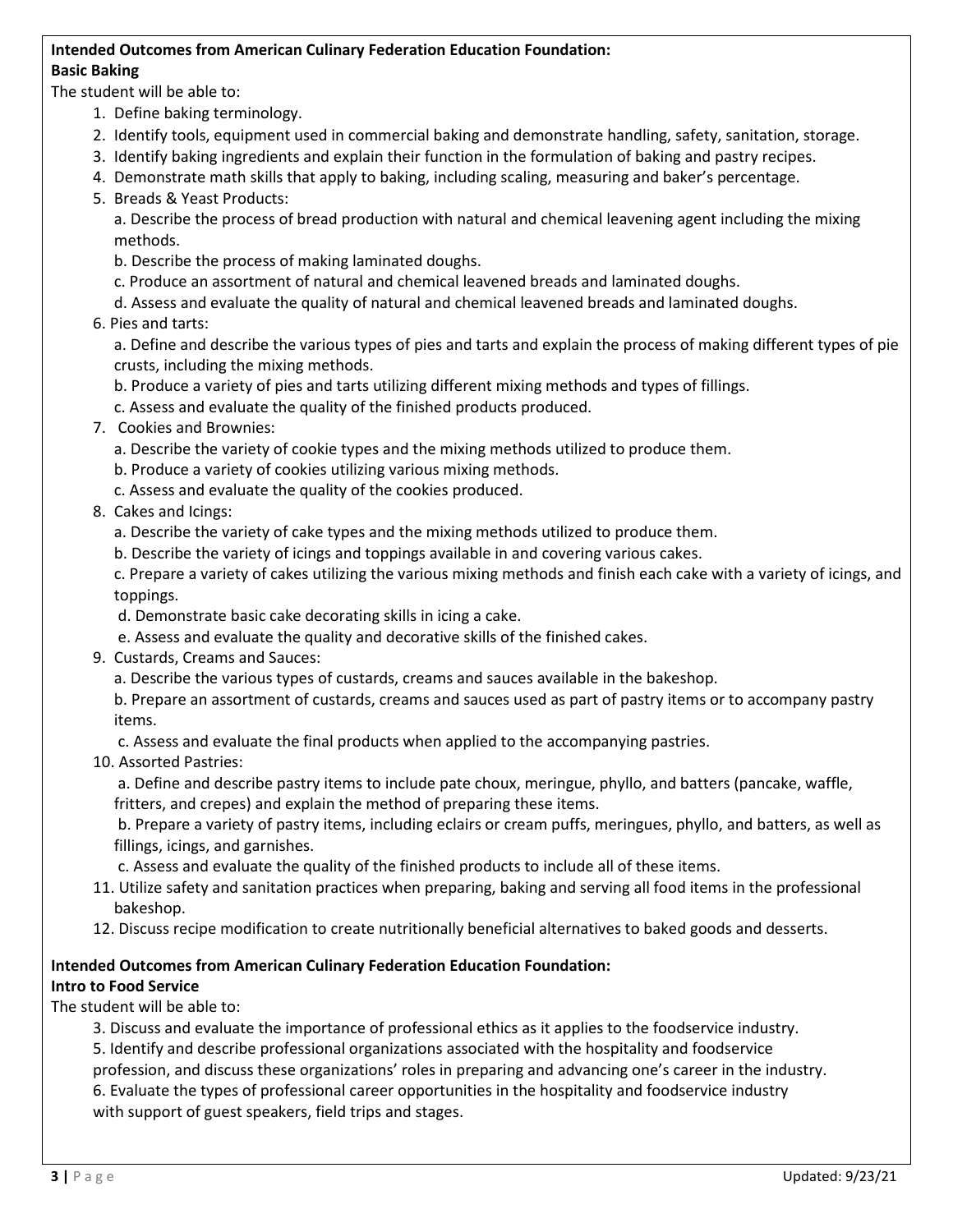#### **Intended Outcomes from American Culinary Federation Education Foundation: Sanitation and Safety**

The student will be able to:

- 2. Demonstrate acceptable procedures when preparing potentially hazardous foods to include time/temperature principles.
- 3. Demonstrate good personal hygiene and health habits in a laboratory setting to include hand washing.
- 6. List the major reasons for and recognize signs of food spoilage and contamination.
- 8. Review Safety Data Sheets (SDS) and explain their requirements in handling hazardous materials. Discuss right-to-know laws.
- 10. Demonstrate appropriate emergency policies for kitchen and dining room injuries.
- 13. Review and apply the laws and rules of the regulatory agencies governing sanitation and safety in a foodservice operation.

#### **Intended Outcomes from American Culinary Federation Education Foundation: Business and Math Skills**

The student will be able to:

- 1. a. Perform basic math functions to include fractions, weights and measurements.
	- b. Demonstrate competency of scaling, measuring, weighing ingredients with a portion scale.
- 2. a. Evaluate the components and functions of a standardized recipe
	- b. Convert recipes using a yield formula to increase and decrease quantities.
	- c. Cost a recipe giving the overall cost, individual cost and menu sales price.
	- d. Calculate food cost to determine selling price using the factor method and/or percentage method.

e. Determine the amounts of product needed in a baking and pastry recipe using the baker's percentage method.

- 3. Determine a butcher yield percentage to track cooking and carving loss, and determine the new yield and cost per lb.
- 4. a. Determine beverage costs and percentages.
	- b. Determine labor costs and percentages to include employee meals, benefits, fixed and variable labor hours.
- 5. Define controllable or variable expenses and discuss how prime costs can contribute to the overall variable costs.
- 6. Define and describe a profit/loss statement and assess how it is used to determine profitability in a foodservice operation.
- 7. Prepare a yearly budget to include food, beverage, and labor, controllable and fixed costs while determining profit.
- 8. Perform costing calculations utilizing current technology.
- 9. Identify marketing techniques to increase sales and profitability of restaurant operations.

# **Intended Outcomes from American Culinary Federation Education Foundation:**

## **Food Preparation**

The student will be able to:

- 1. Identify tools, small and large equipment used in a professional kitchen and demonstrate proper handling of these items to include safety, sanitation, and storage.
- 2. Demonstrate proficiency in using knives and small wares to achieve professional quality results when producing classical knife cuts used in various food preparation and cooking.
- b. Demonstrate zesting, and segmenting fruit.
- 5. Define mise en place and demonstrate a combination of organizational skills, preparedness, and timing when it comes to food preparation, cooking and serving.
	- a. Assess these skills through a well-developed rubric
- 12. Utilize safety and sanitation practices when preparing, cooking and serving all food items in the professional kitchen.
- 13. Demonstrate the proper process in cooling, storing, labeling and dating, and reheating food utilizing the proper sanitary procedures when working with all food items.
- 16. In the preparation of food items, demonstrate effective techniques in presenting food that maximizes the flavor and esthetic quality of the products used.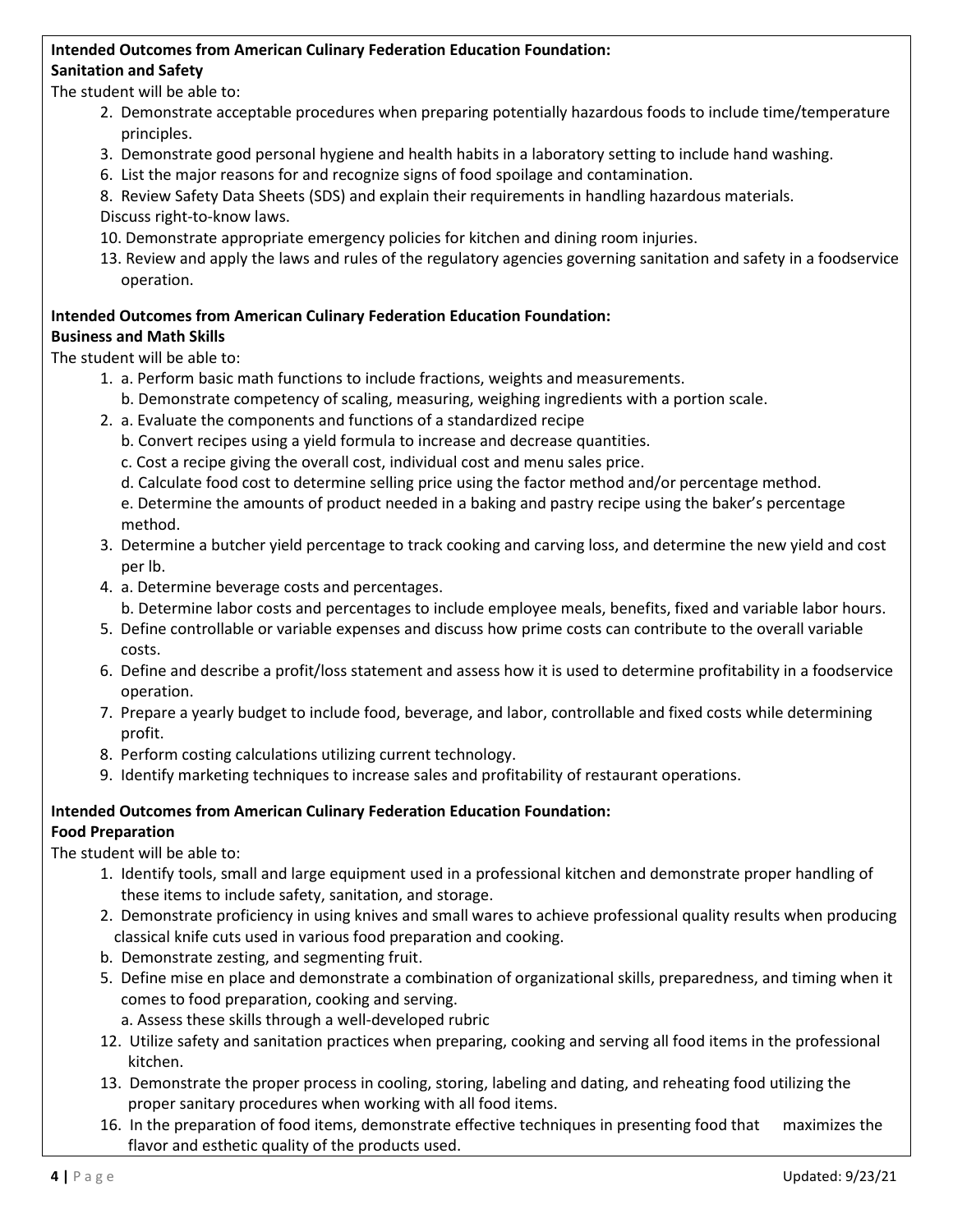## **Intended Outcomes from American Culinary Federation Education Foundation: Nutrition**

The student will be able to:

5. Identify common food allergies and determine appropriate substitutions. (i.e. gluten, sugar, lactose free).